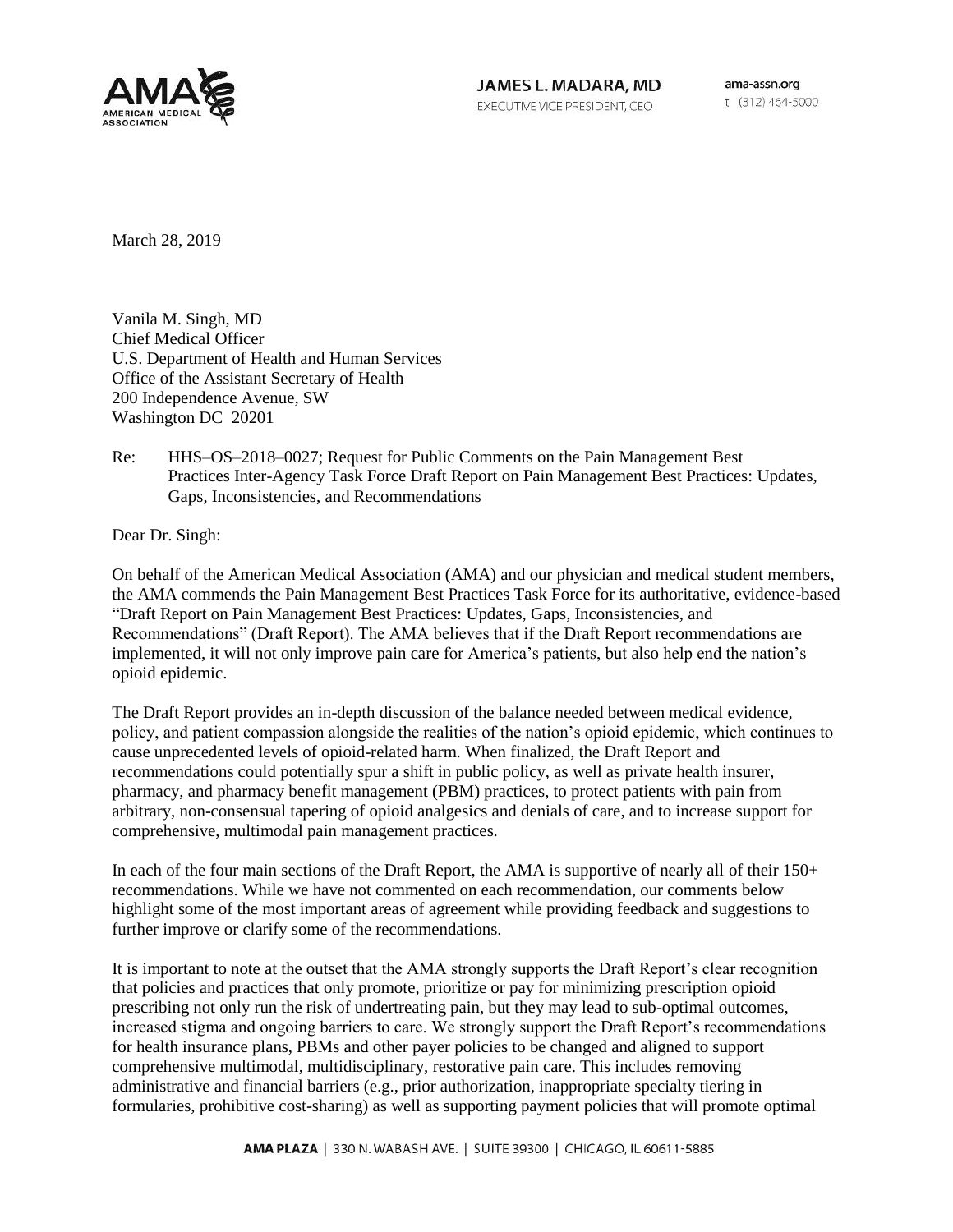pain care. The report makes clear that the barriers are pervasive and harm patients, including these striking passages:

*"multidisciplinary, multimodal approaches to acute and chronic pain are often not supported in time and resources, leaving clinicians with few options to treat often challenging and complex underlying conditions."*

*"The recent advent of retail pharmacies limiting the duration of prescriptions, making changes to dosage, amounts, or placing restrictive barriers to obtaining properly prescribed pain medications has had the unintended consequence of limiting access to pain care. Without access to sufficient pain care, many patients face unnecessary medical complications, prolonged suffering, and increased risk for psychiatric conditions."*

The AMA is deeply concerned that corporate and retail pharmacy and PBM practices are having the unintended consequence of limiting access to pain care—leading to medical complications, heightened stigma, and increased pain. The Draft Report is an important national acknowledgment that these policies need further investigation and re-examination to help ensure patients with pain can receive the type of comprehensive, multidisciplinary, multimodal care that pain experts support and patients deserve. The AMA supports the Draft Report's comprehensive discussion to-date of restorative therapies, interventional procedures, behavioral health approaches, and complementary and integrative health strategies. This information can and should be used going forward as a roadmap for discussions with policymakers regarding what options should be on the table for coverage by payers and PBMs.

# **Comments on Specific Recommendations**

#### Section 2–Clinical Best Practices

Recommendation 2.1.1-2b is the type of key recommendation that underpins the Draft Report and the AMA strongly supports this recommendation:

*Emphasize the following in guidelines, which provide an initial pathway to facilitate clinical decision making:*

- *Individualized treatment as the primary goal of acute pain management, accounting for patient variability with regard to factors such as comorbidities, severity of conditions, surgical variability, geographic considerations, and community/hospital resources.*
- *Improved pain control, faster recovery, improved rehabilitation with earlier mobilization, less risk for blood clots and pulmonary embolus, and mitigation of excess opioid exposure.*

The Draft Report's emphasis on individualized treatment, moreover, effectively refutes the common policy practice of using opioid dose thresholds alone to distinguish appropriate from inappropriate care. The AMA appreciates the strong evidence base and citations in support of the fact that: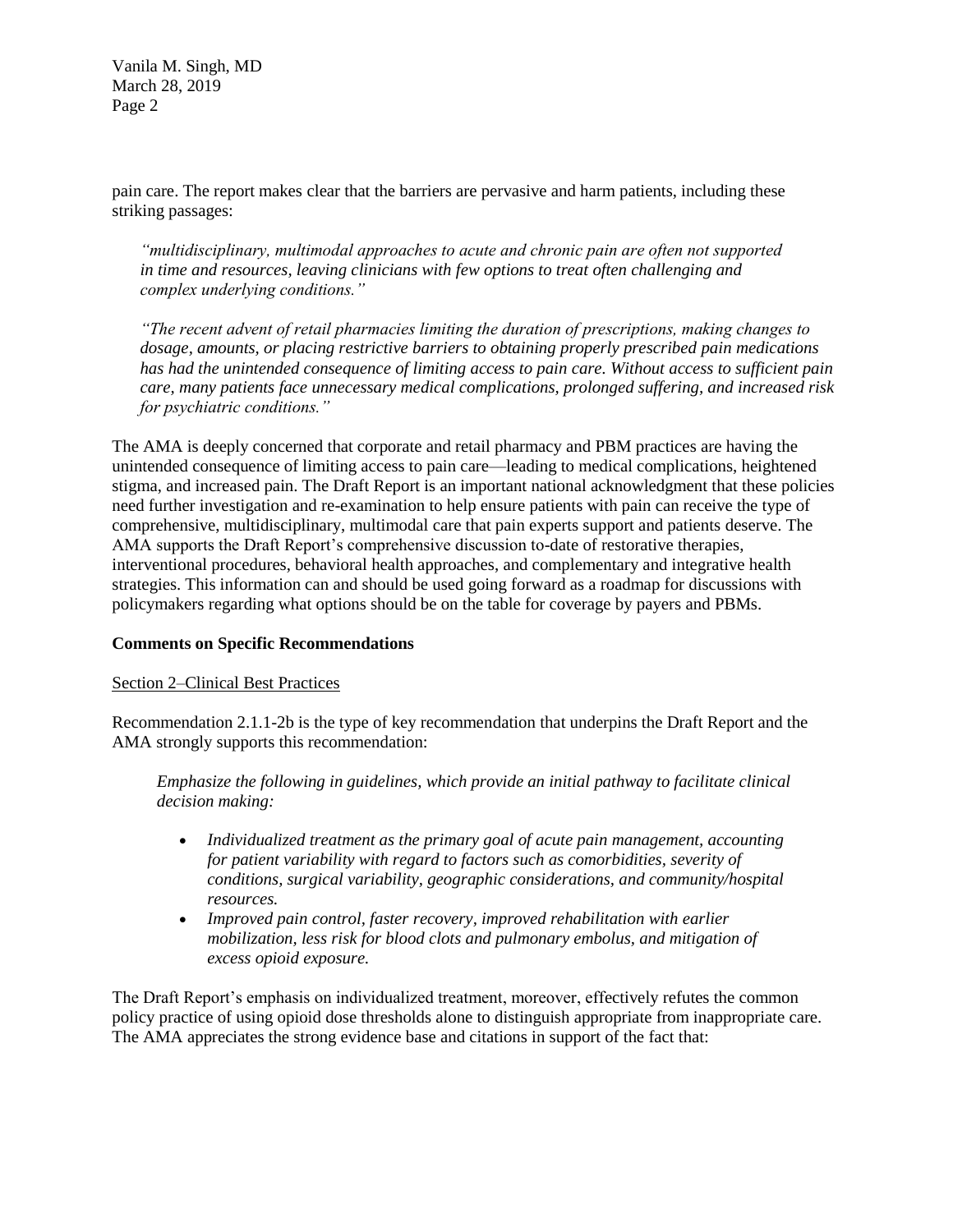> *The idea of a ceiling dose of opioids has been put forward, but establishing such a ceiling is difficult, and the precise level for such a ceiling has not been established. The risk of overdose increases with the dose, but the therapeutic window is highly variable.*

The AMA does support the concept put forward by the Centers for Disease Control and Prevention (CDC) that opioid analgesics should only be prescribed when their benefits outweigh their risks and, if that is the case, then the lowest effective dose should be prescribed for the shortest effective duration. But as the Draft Report points out multiple times, the CDC's voluntary guidance has been misapplied, there is considerable pressure put on physicians to reduce opioid prescribing to CDC thresholds, many states have enacted prescribing thresholds based on CDC guidelines, and patients have suffered as a result. For this reason, the AMA supports nearly all the recommendations in Section 2.2 and urges that they be finalized. We offer the following specific comments on several recommendations in this section.

First, Recommendations 1b and 1c suggest that "non-pain specialists should have timely early consultation with the pain medicine team and other specialists for the assessment of patients with complex pain to prevent complications and loss of function and to improve QoL." While consultations between physicians are commonplace, such a consultation may not be necessary for pain that is effectively managed by an oncologist, physiatrist, rheumatologist or other specialist who is able to effectively manage the patient's pain as well as treat the disease that is causing the pain. The AMA recommends that qualifying language be added to reflect that these types of consultations are recommended when pain control is not adequate, there are other concerning co-morbidities, or if the patient has increasing need for higher opioid doses.

Second, Recommendations 2d and 2e are both necessary, as patients' formularies and health insurance plans need to significantly improve affordable access to the many different non-opioid options listed in Section 2.2, including non-opioid medications and non-pharmacologic treatments for pain. That is rarely the case, which is why we encourage additional language in this section recommending that PBMs and payers not only be more transparent about non-opioid pharmacologic options in the formulary, but we also encourage a recommendation urging state and federal regulators to review payer and PBM formularies to ensure that non-opioid options are on low-cost tiers. It is untenable to tell physicians and patients to restrict the use of opioid analgesics when other forms of pain relief are not available or unaffordable. Policies and practices that only promote, prioritize or pay for minimizing prescription opioid prescribing risk undertreating pain and may lead to sub-optimal outcomes, increased stigma and ongoing barriers to care.

Third, the AMA supports Recommendations 4a and 4b, which aim to increase the use of buprenorphine in the treatment of pain. The Draft Report notes that buprenorphine is approved by the Food and Drug Administration for the treatment of pain and it is safer than morphine, hydrocodone, and oxycodone because it has a reduced potency for respiratory depression. As drafted, 4a is directed at hospital formularies and 4b addresses the need for coverage and reimbursement for buprenorphine treatment approaches. The Draft Report also notes, however, that physicians have faced challenges in getting authorization to prescribe buprenorphine for pain. The AMA suggests modifying 4b, therefore, to include eliminating prior authorization requirements for buprenorphine to facilitate its use in treating pain as well as opioid use disorder.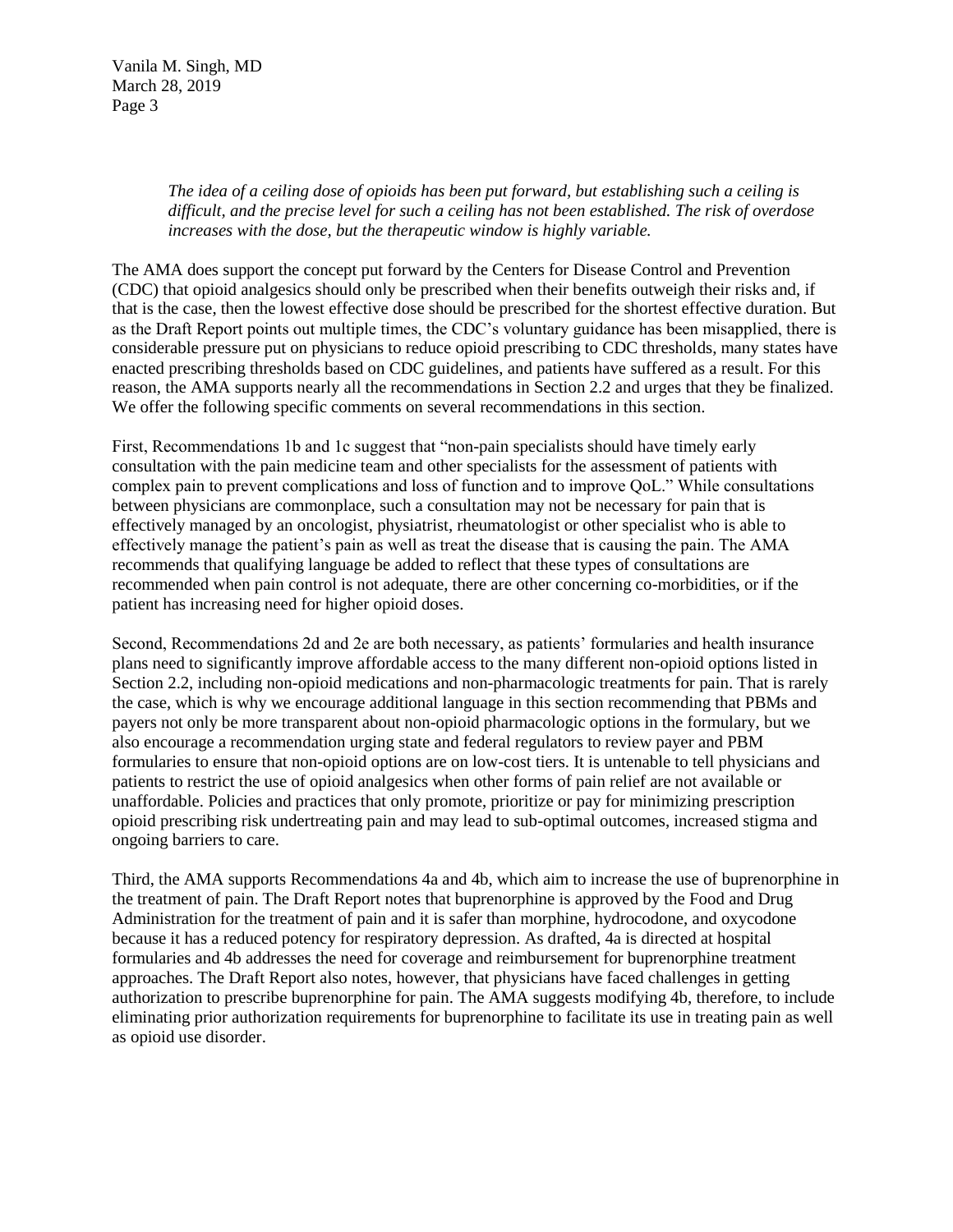# Section 2.2.1.1 "Prescription Drug Monitoring Programs"

This section provides important context for the appropriate balance between how PDMPs can help support clinical decisions made by physicians, but that "PDMPs are not to be used as tools to stop dispensing medications appropriately to those in need. For example, it is also important for pharmacists to know that doctors often work as teams and to ensure that 'doctor shopping' is a conclusion made after the pharmacist has made contact with the provider." In addition, it is important to note that prescribing decisions occur after screening, diagnosis, and consideration of the patient's full medical history. The PDMP plays a part, but is not a standalone screening, diagnostic or treatment tool.

The AMA and our AMA Opioid Task Force support physicians using PDMPs when clinically necessary, and we are pleased that use has increased from about 61 million queries in 2014 to more than 300 million in 2018. Yet, there is little evidence that PDMPs have had a positive effect on reducing opioid-related harms or helping identify or refer patients to screening or treatment for suspected opioid use disorder. While we appreciate and support the recommendations in this section, the Draft Report could go further and call for vendors and states to work toward integrating PDMP clinical data in such a way that better supports patient care.

The AMA also recommends that policymakers pay close attention to Recommendations 1d, 1e and 1f which collectively call for marrying PDMP use with clinical indications, evaluating whether PDMP mandates are creating overutilization problems, and encouraging electronic health record (EHR) vendors to continue to work to integrate PDMPs into EHR systems.

# Section 2.2.1.2 Screening and Monitoring

This section provides a good discussion of how screening tools can help, but the Draft Report also notes the lack of evidence for some tools, such as urine drug screening, to be more widely used as an opioid prescribing risk mitigation tool. The AMA also agrees that patient pain treatment agreements can help clarify expectations for the patient and physician, but it is important to emphasize the Draft Report's finding that "the agreement should not be about simply getting a form signed or a means to 'fire' a patient for breaking the terms of the agreement; rather, it is a tool for facilitating a conversation between the clinician and the patient." Thus, while the AMA supports the general scope of the recommendations in this section, we urge an additional recommendation that the use of such screening tools should be determined by the physician in light of the individualized patient circumstances and characteristics. That is, some physicians may find that urine or other drug screening is not necessary for all patients; or that patient pain treatment agreements play a helpful role in ensuring open lines of communication.

# Section 2.2.2 Overdose Prevention Education and Naloxone

The AMA agrees and supports efforts to increase access to naloxone to save lives from overdose, including co-prescribing by physicians to patients at risk of overdose. We strongly support the recommendations in this section and further urge HHS to support efforts for over-the-counter naloxone.

# Section 2.3 Restorative Therapies

The AMA supports the recommendations in this section, but encourages a stronger recommendation to address the finding that "Use of restorative therapies is often challenged by incomplete or inconsistent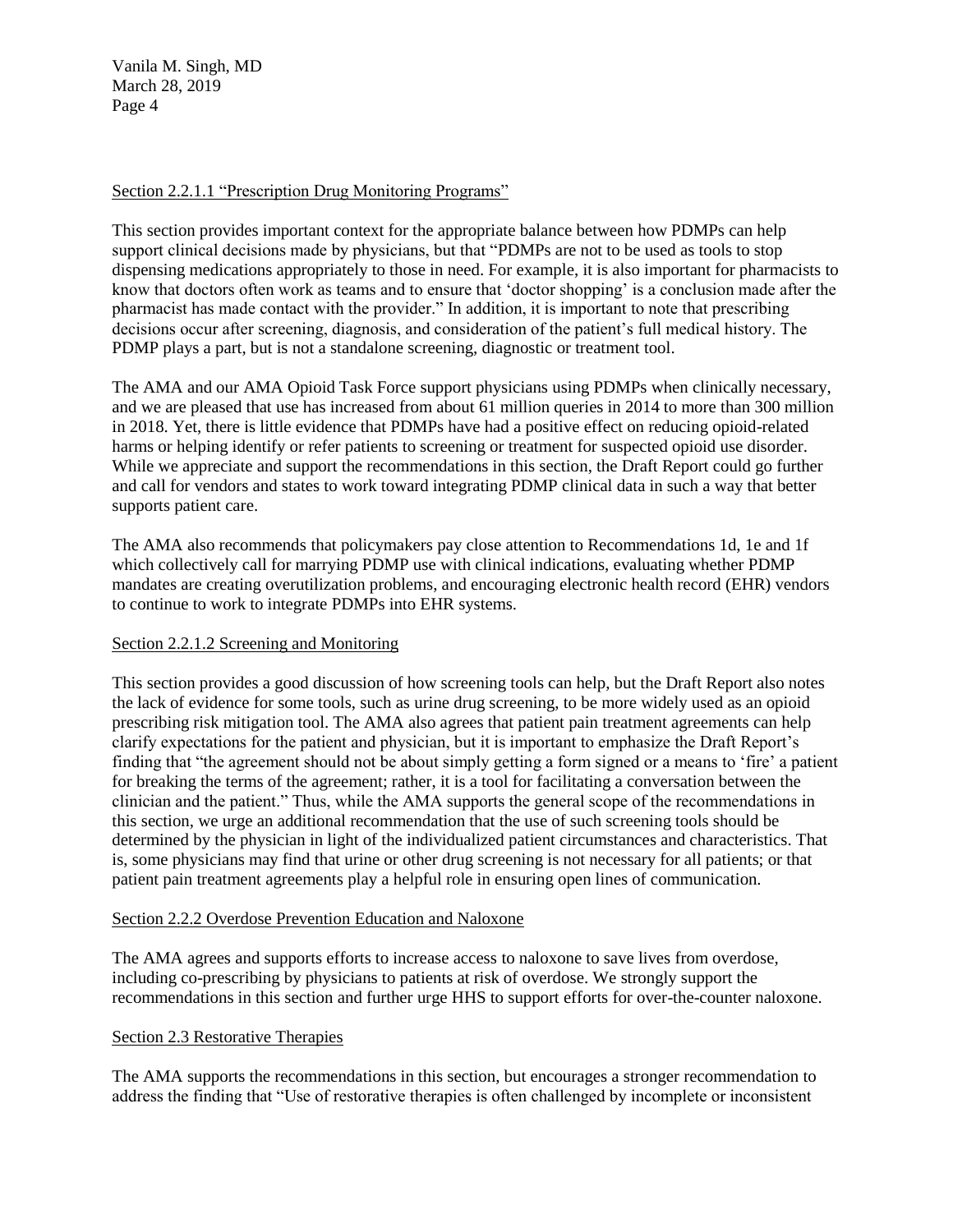reimbursement policies." Specifically, we encourage a recommendation that goes further than only saying "there should be minimal barriers to accessing these modalities," to specify that "policymakers should closely evaluate and require health insurance companies to ensure that their formulary and benefit design packages include affordable access to a wide range of restorative therapies."

#### Section 2.4 Interventional Procedures

This section, like the rest of the Draft Report, provides important background and evidence on the wide range of therapies that may help patients with pain. We appreciate that "pain physician specialists are typically not involved in the multidisciplinary approaches of treating a pain patient early enough in his or her treatment," and we point out that is largely a function of whether a patient has an adequate health insurance network rather than a lack of interest by clinicians in having patients see a pain specialist. Recommendation 2a gets directly to this in the recommendation to "Provide consistent and timely insurance coverage for evidence-informed interventional procedures early in the course of treatment when clinically appropriate. These procedures can be paired with medication and other therapies to improve function and [quality of life]."

# Section 2.5.2 Chronic Pain Patients with Mental Health and Substance Use Comorbidities

The AMA supports increased recognition and treatment of patients with a substance use disorder who also have co-morbidities, which might include chronic pain. The recommendations in this section, which the AMA generally supports, need additional specificity to call for adequate insurance networks. Recommendation 1a, 1b, 1c, and 1d make valid points to increase referral patterns and use of specialists. This requires, however, that the patient has access to those specialists in the patient's health insurance network—and those specialists are actively seeing new patients. Therefore, the AMA urges additional language in this section to call on policymakers to require—as a condition of being allowed to sell insurance policies in a state—that state departments of insurance require payers to demonstrate network adequacy before a policy is allowed to be sold.

# Section 2.7 Special Populations

The AMA supports the discussion in each of these sections, and commends the authors of the Draft Report for highlighting the unique needs of people of different ages, genders, with different medical conditions, ethnicities, and whose life experiences deserve individualized focus rather than one-size-fitsall solutions. Moving forward, the AMA urges increased attention and focus on pain and its relationship to health care disparities. This section represents a good starting point.

# Section 3.1 Stigma

This section highlights an important, but largely unrecognized fact:

*"Clinicians who treat acute and chronic pain, particularly with opioids and other controlled substances, experience stigma from colleagues and society in general that—in addition to fear of scrutiny from state medical boards and the DEA—dissuades many, particularly in primary care, from using opioids at all in the treatment of pain. PCPs are overburdened with time constraints, EHR demands, and other administrative tasks, which has led to unprecedented levels of burnout among physicians. Stigma, combined with the*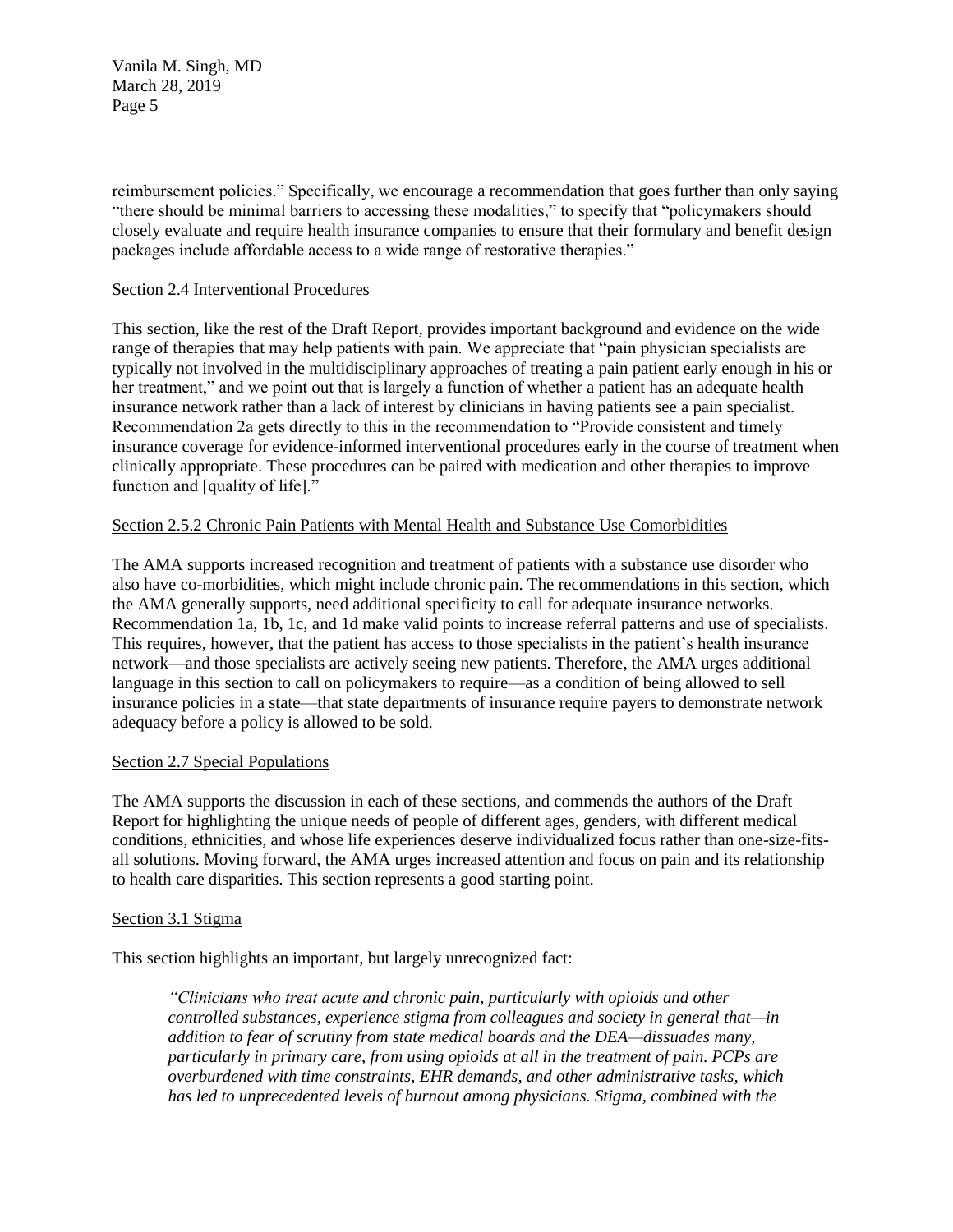*enhanced time required to effectively evaluate and treat pain, leads to over-referral and patient abandonment."*

The AMA strongly supports recommendation 2a to "Identify strategies to reduce stigma in opioid use so that it is never a barrier to patients receiving appropriate treatment, with all cautions and considerations for the management of their chronic pain conditions." This recommendation would go a long way in addressing the gap identified by the Draft Report:

*The national crisis of illicit drug use, with overdose deaths, is confused with appropriate therapy for patients who are being treated for pain. This confusion has created a stigma that contributes to raise barriers to proper access to care.*

#### Section 3.2.1 Public Education

The AMA supports the recommendations in this section, and we are pleased to see examples such as Project ECHO (Extension of Community Health Outcomes) and Enhanced Recovery After Surgery (ERAS) as promising strategies to improve pain care. The AMA opioid microsite [\(www.end-opioid](http://www.end-opioid-epidemic.org/)[epidemic.org\)](http://www.end-opioid-epidemic.org/) responds to recommendation 3a in that it provides more than 400 state-and specialtysociety resources that are specific to the needs of physicians in states and to their particular specialty. In 2017, more than 549,000 physicians and other health care professionals across the nation completed continuing medical education trainings and accessed other education resources offered by the AMA, national medical associations, and state and specialty societies. We further support recommendation 2c, which calls on the Centers for Medicare and Medicaid Services and other payers to:

*Recognize that the time spent educating and managing patients' expectations provides a significant value that reduces the length of hospital stays and improves patients' postoperative pain management, allowing for faster recovery through earlier PT and mobility that decreases the risk for postoperative complications (e.g., blood clots). CMS and other payors should compensate according to physician-patient time spent.*

#### Section 3.3 Access to Pain Care

The AMA supports the discussion in this section, and the clear recognition that:

*The recent advent of retail pharmacies limiting the duration of prescriptions, making changes to dosage, amounts, or placing restrictive barriers to obtaining properly prescribed pain medications has had the unintended consequence of limiting access to pain care. Without access to sufficient pain care, many patients face unnecessary medical complications, prolonged suffering, and increased risk for psychiatric conditions.*

The AMA commends the authors of the Draft Report for identifying this, and the AMA will continue to work with the Administration and in states across the country to amend or reverse such policies. This is particularly important given recent reporting of patients taking their own lives and contemplating suicide as a result of not being able to access care. See, for example, the patient stories at <https://docs.google.com/document/d/17uDel9qphd7EeBwHDRyOWdNCnoEbH9cw-PUGPjp1J1E/edit> and the results of a recent online survey: [https://www.painnewsnetwork.org/stories/2019/3/12/cdc](https://www.painnewsnetwork.org/stories/2019/3/12/cdc-guideline-horrendous-impact-on-patients)[guideline-horrendous-impact-on-patients](https://www.painnewsnetwork.org/stories/2019/3/12/cdc-guideline-horrendous-impact-on-patients)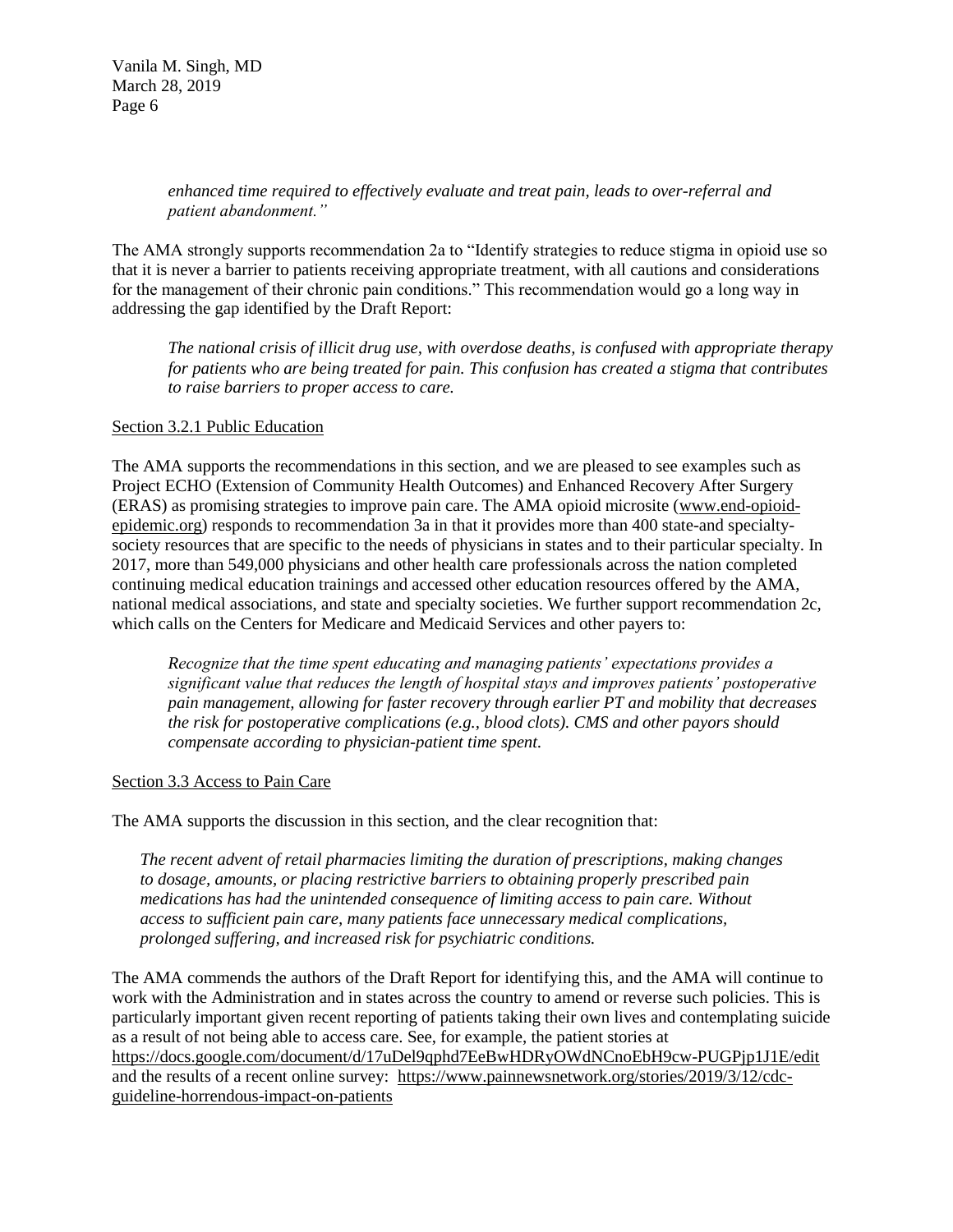#### Section 3.3.2 Insurance Coverage for Complex Management Situations

The AMA strongly supports the recommendations in this section. Although this section comes near the end of the Draft Report, it highlights one of the central reasons patients continue to suffer:

*Patients with complex and persistent pain often experience barriers to care related to nonexistent or insufficient insurance coverage and reimbursement for evidence-based medical, behavioral, and complementary pain management services. Although the HHS National Pain Strategy calls for greater access and coverage for pain management services, there is a lack of uniformity in insurance coverage and lack of coverage alignment with current practice guidelines for pain management. This is particularly true for the coverage of nonpharmacologic and behavioral health interventions.*

The recommendations in this section further highlight the need for public and private payers to realign their policies to provide much greater support and coverage for non-opioid pain care as well as behavioral health care. In addition, recommendation 1a highlights the need to "Reimburse complex opioid and nonopioid management consistent with the time and resources required for patient education, safe evaluation, risk assessment, reevaluation, and integration of alternative, nonopioid modalities." This complements recommendation 4a, which emphasizes use of "a chronic disease management model." The AMA strongly supports this focus.

#### Section 4 Review of the CDC Guideline

The AMA supports the recommendations in this section. Prior to the publication of the CDC Guideline for Prescribing Opioids for Chronic Pain, the AMA emphasized its strong concern that policymakers, payers, pharmacies, and PBMs would take a document intended to help educate mainly primary care providers and turn it into policies that would lead to patients being refused care, stigmatized for using opioids, and non-consensually tapered to lower opioid doses based on the CDC Guideline. The AMA is pleased that the authors of the Draft Report listened to patient advocates, and the medical community, and reviewed the evidence of the impact of the CDC Guideline on patients with pain.

In line with the Draft Report's findings, AMA policy "affirms that some patients with acute or chronic pain can benefit from taking opioid pain medications at doses greater than generally recommended in the CDC Guideline for Prescribing Opioids for Chronic Pain and that such care may be medically necessary and appropriate." The Draft Report cites AMA concern "against misapplication of the CDC Guideline," and we would further stress that no entity should use MME (morphine milligram equivalents) thresholds as anything more than guidance. Furthermore, AMA policy states that "physicians should not be subject to professional discipline, loss of board certification, loss of clinical privileges, criminal prosecution, civil liability, or other penalties or practice limitations solely for prescribing opioids at a quantitative level above the MME thresholds found in the CDC Guideline for Prescribing Opioids."

The Draft Report further emphasizes that while there certainly is a role for the CDC Guideline and its guidance to reduce and mitigate opioid-related risk, "clinicians should be able to use their clinical judgment to determine opioid duration for their patients." While the authors of the Draft Report may be criticized for taking such a position, the AMA points out that the recommendations in this section simply focus on facts, including that "there is wide variation in factors that affect the optimal dose of opioids." The AMA strongly supports the recommendations in this section primarily because they call for